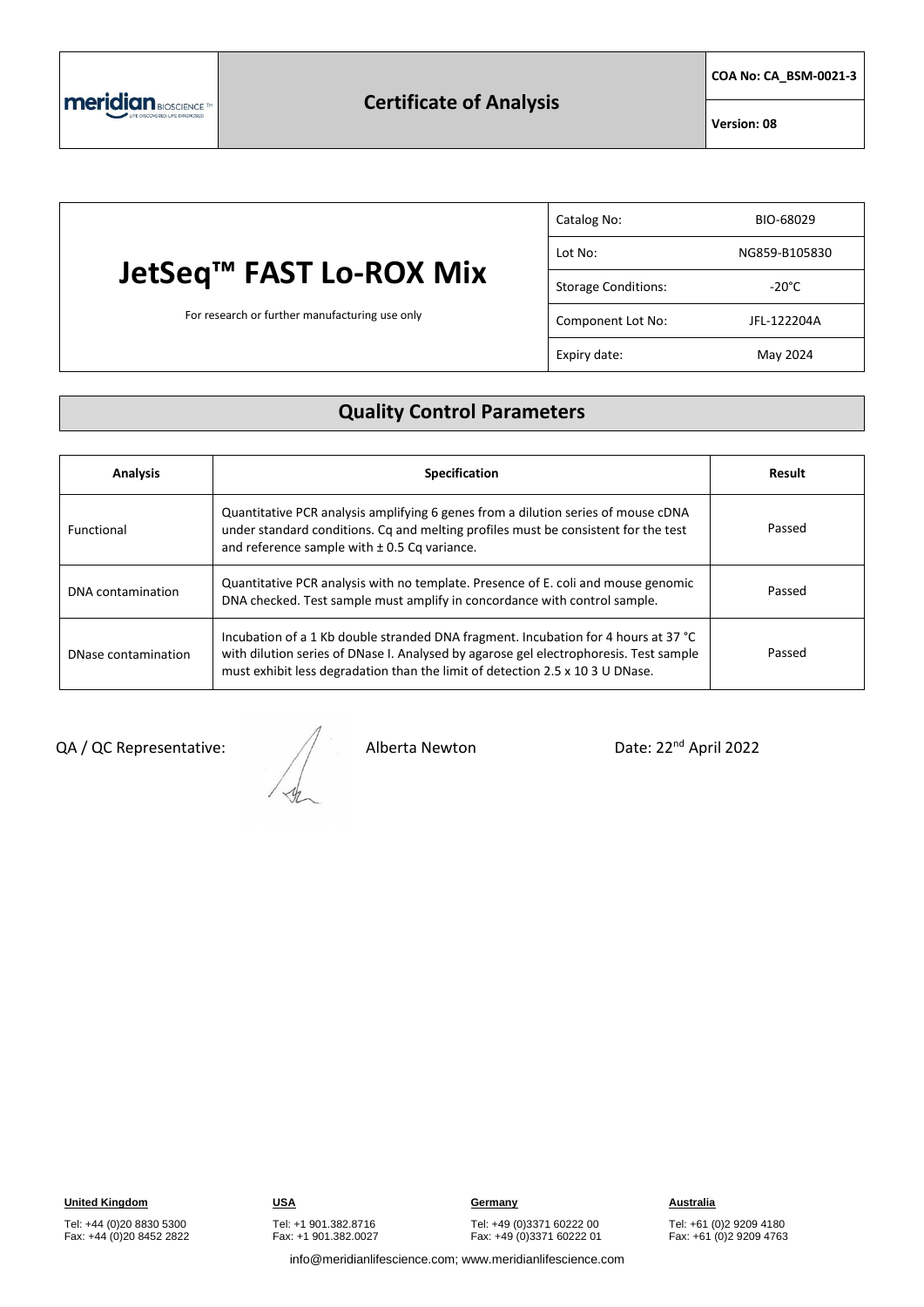

**COA No: CA\_BMM-0028**

**Version: 07**

|                                                | Catalog No:                | BIO-68029       |
|------------------------------------------------|----------------------------|-----------------|
|                                                | Lot No:                    | NG859-B105830   |
| JetSeq™ Primer Mix                             | <b>Storage Conditions:</b> | $-20^{\circ}$ C |
| For research or further manufacturing use only | Component Lot No:          | JPM-222104A     |
|                                                | Expiry date:               | May 2024        |

## **Quality Control Parameters**

| <b>Analysis</b>     | <b>Specification</b>                                                                                                                                                                                                                                                                                                                        | Result |
|---------------------|---------------------------------------------------------------------------------------------------------------------------------------------------------------------------------------------------------------------------------------------------------------------------------------------------------------------------------------------|--------|
| <b>Functional</b>   | JetSeq Primer mix is used in qPCR under standard JetSeq Library Quantification kit<br>conditions to amplify a reference DNA template. The amplification curve analysis<br>should demonstrate an average Ct value of $9.3 \pm 0.5$ and the melt curve analysis is<br>expected to produce a single peak with a Tm value of 82.3 $\pm$ 0.4 °C. | Passed |
| DNase contamination | The effect of the incubation of JetSeq Primer Mix (4h, 37 °C) with a 1 Kb dsDNA<br>fragment is compared with a dilution series of DNase I on agarose gel<br>electrophoresis. Test sample must exhibit less degradation than 2.5 x 10 <sup>-3</sup> U DNase.                                                                                 | Passed |

QA / QC Representative:  $\sqrt{2}$  Alberta Newton Date: 22<sup>nd</sup> April 2022

Tel: +44 (0)20 8830 5300 Fax: +44 (0)20 8452 2822

**United Kingdom USA Germany Australia**

Tel: +49 (0)3371 60222 00 Fax: +49 (0)3371 60222 01

Tel: +61 (0)2 9209 4180 Fax: +61 (0)2 9209 4763

info.uk@meridianlifescience.com; www.meridianlifescience.com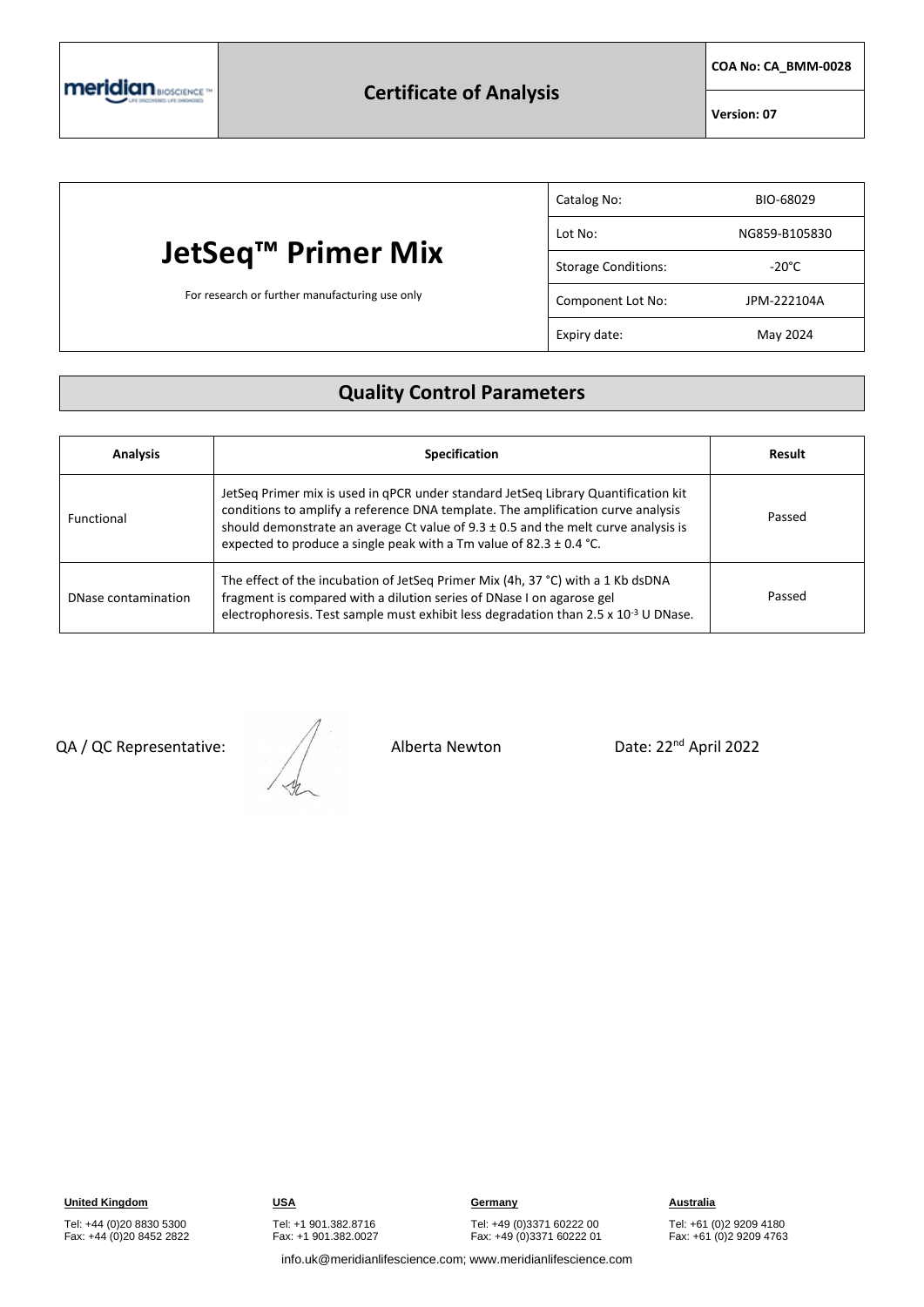

**COA No: CA\_XBH-0055, - 0056, -0057, -0058, -0059 & -0060**

**Version: 07**

| JetSeq™ Standards<br>For research or further manufacturing use only | Catalog No:                | BIO-68029                    |
|---------------------------------------------------------------------|----------------------------|------------------------------|
|                                                                     | Lot No:                    | NG859-B105830                |
|                                                                     | <b>Storage Conditions:</b> | $-20^{\circ}$ C              |
|                                                                     | Component Lot No:          | JS01-222104A<br>JS02-222104A |
|                                                                     |                            | JS03-222104A<br>JS04-222104A |
|                                                                     |                            | JS05-222104A<br>JS06-222104A |
|                                                                     | Expiry date:               | May 2024                     |

#### **Quality Control Parameters**

| <b>Analysis</b>     | <b>Specification</b>                                                                                                                                                                                                                                                                             | Result |
|---------------------|--------------------------------------------------------------------------------------------------------------------------------------------------------------------------------------------------------------------------------------------------------------------------------------------------|--------|
| Functional          | JetSeg Standards are used in gPCR under JetSeg Library Quantification kit<br>recommended conditions. The average Ct value of the Standard 1 exhibits 9.3 ± 0.5<br>and the measured efficiency of the reaction should be between $90 - 100$ %. The<br>melt analysis should produce a single peak. | Passed |
| DNase contamination | The effect of the incubation of JetSeq Standards (4h, 37 °C) with a 1 Kb dsDNA<br>fragment is compared with a dilution series of DNase I on agarose gel<br>electrophoresis. Test sample must exhibit less degradation than 2.5 x 10-3 U DNase.                                                   | Passed |

QA / QC Representative:  $\sqrt{ }$  Alberta Newton Date: 22<sup>nd</sup> April 2022

Tel: +44 (0)20 8830 5300 Fax: +44 (0)20 8452 2822 Tel: +1 901.382.8716 Fax: +1 901.382.0027

**United Kingdom USA Germany Australia**

Tel: +49 (0)3371 60222 00 Fax: +49 (0)3371 60222 01

Tel: +61 (0)2 9209 4180 Fax: +61 (0)2 9209 4763